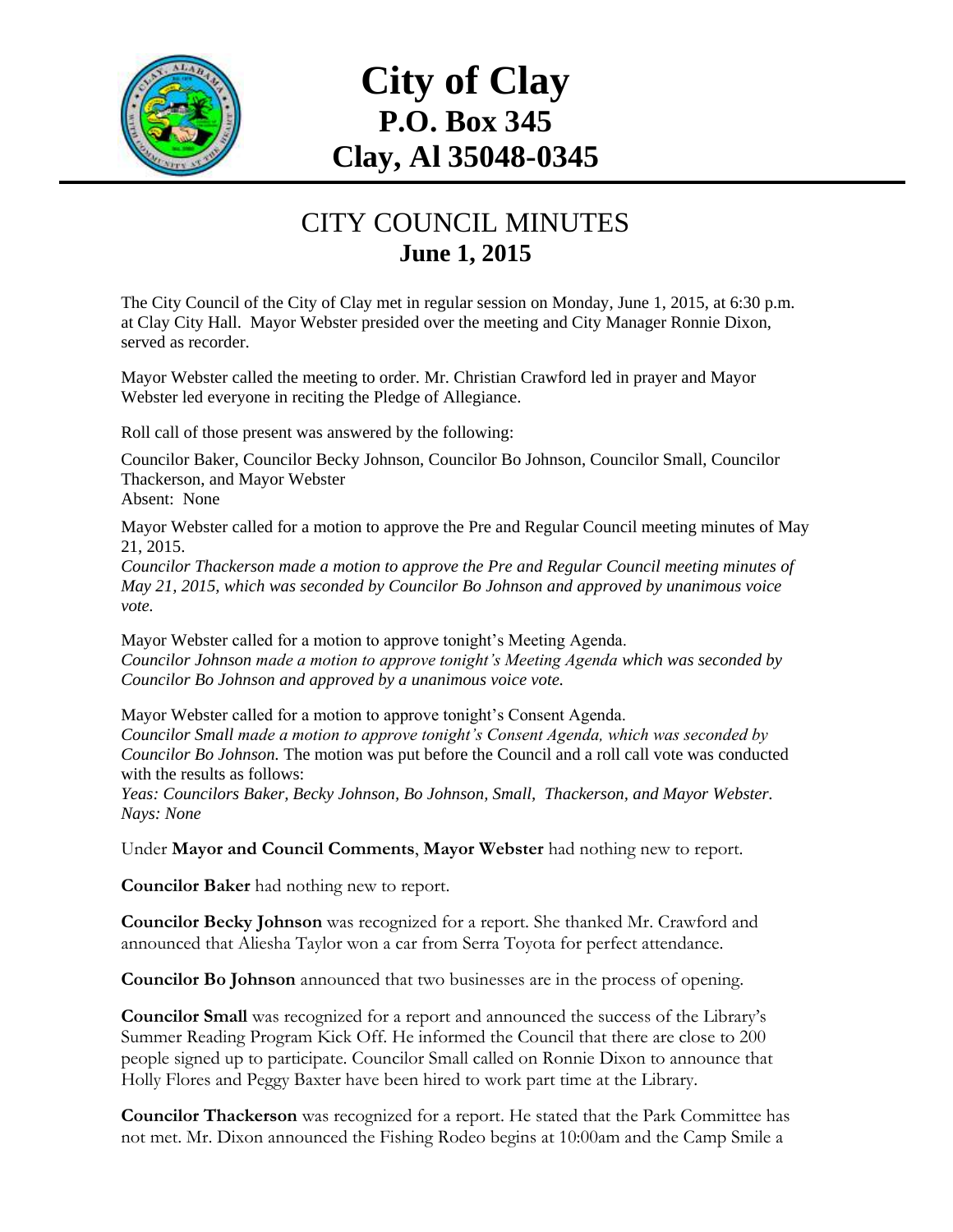

## **CITY OF CLAY CITY COUNCIL MINUTES June 1, 2015**

Mile walk begins at 8:00am on June 6.

*Councilor Thackerson made a motion to amend the prices for pavilion rentals at Cosby Lake Park to \$75.00 for three hours and \$150.00 for non-residents which was seconded by Councilor Small and approved by a unanimous voice vote.*

The Council then discussed the details of the rental agreement.

Under **Reading of Petitions, Applications, Complaints, Appeals, Communications, etc.,** Mayor Webster announced that there were none.

Under the **City Manager's Report**, Mr. Dixon reported the account balances in the General Fund =  $$621,715.85$ ; Contractors Bond =  $$169,476.83$ ; Capital Improvement Fund = \$470,298.67; 4 & 5 Cent Gasoline Fund = \$105,847.74; 7 Cent Gasoline Fund = \$182,570.92; Road Project Fund = \$250,000.00; Contingency Fund = \$300,000.00; BBT Fund= \$25,463.84; Ballpark Revenue =  $$61,093.54$ ; and Ballpark Expense =  $$73,851.93$ ).

Mayor Webster opened the Public Hearing for Ordinance 2015-16, amending the Zoning Ordinance to add mini-warehouses and veterinary clinics to the Neighborhood Commercial Zone. Mayor Webster asked if there was anyone present who wished to speak for or against this amendment and there was no response.

Under **Resolutions, Ordinances, Orders and Other Business** Mayor Webster called for a motion to enter into Unanimous Consent.

*Councilor Johnson made a motion to suspend the regular rules of order and enter into Unanimous Consent, which was seconded by Councilor Small.* The motion was put before the Council and a roll call vote was conducted with the results as follows:

*Yeas: Councilors Baker, Johnson, Johnson, Small, Thackerson, and Mayor Webster. Nays: None*

Mayor Webster introduced Ordinance 2015-16, An Ordinance Amending Ordinance 2006-07, which was read by City Manager Ronnie Dixon.

*Councilor Bo Johnson made a motion to approve Ordinance 2015-16, which was seconded by Councilor Becky Johnson.* The motion was put before the Council and a roll call vote was conducted with the results as follows:

*Yeas: Councilors Baker, Johnson, Johnson, Small, Thackerson, and Mayor Webster. Nays: None*

Mayor Webster called an end to Unanimous Consent and called for **Public Comments** and recognized Mr. Ed Mercer of 5568 Spanish Trace. Mr. Mercer informed the Council that several cars are parking on street which prevents garbage trucks and fire trucks from driving through. Mr. Dixon explained that the City does not have an on street parking ordinance and asked the Public Safety Committee to investigate.

Mayor Webster recognized Mr. George Post of 6927 Mountain View Drive. Mr. Post asked if there would be a Community Singing in June.